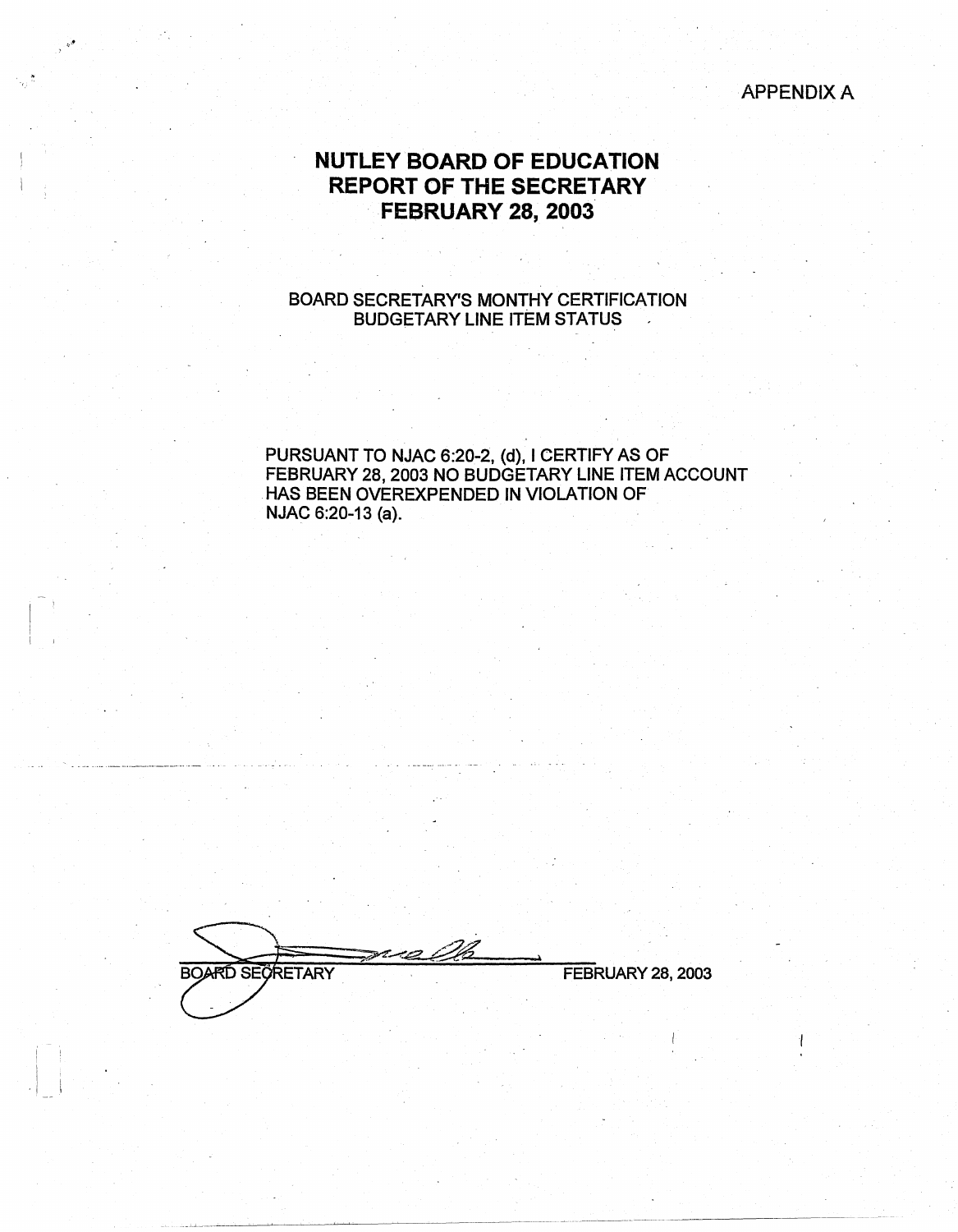| <b>Starting date</b><br>7/1/02<br>Ending date 2/28/03   | <b>Fund: 10</b>   |                  |
|---------------------------------------------------------|-------------------|------------------|
| <b>Assets and Resources</b><br>Assets:                  |                   |                  |
| 101<br>Cash in bank                                     |                   | \$2,564,690.66   |
| $102 - 106$<br>Cash Equivalents                         |                   | \$4,350.00       |
| 111<br>Investments                                      |                   | \$0.00           |
| 116<br>Capital Reserve Account                          |                   | \$0.00           |
| 121                                                     |                   |                  |
| Tax levy Receivable                                     |                   | \$10,979,699.00  |
| Accounts Receivable:                                    |                   |                  |
| 132<br>Interfund                                        | \$0.00            |                  |
| 141<br>Intergovernmental - State                        | \$2,334,033.45    |                  |
| 142<br>Intergovernmental - Federal                      | \$0.00            |                  |
| 143<br>Intergovernmental - Other                        | \$47,374.20       |                  |
| 153, 154<br>Other (net of estimated uncollectable of \$ | \$20,989.12       | \$2,402,396.77   |
| Loans Receivable:                                       |                   |                  |
| 131<br>Interfund                                        | \$0.00            |                  |
| 51, 152<br>Other (Net of estimated uncollectable of \$  | \$0.00            | \$0.00           |
| <b>Other Current Assets</b>                             |                   | \$0.00           |
| <b>Resources:</b>                                       |                   |                  |
| 301<br><b>Estimated revenues</b>                        | \$38,670,022.00   |                  |
| 302<br>Less revenues                                    | (\$38,489,109.90) | \$180,912.10     |
| Total assets and resources                              |                   | \$16,132,048.53  |
| <b>Liabilities and fund equity</b>                      |                   |                  |
| Liabilities:                                            |                   |                  |
|                                                         |                   |                  |
|                                                         |                   |                  |
| 411<br>Intergovernmental accounts payable - state       |                   | \$0.00           |
| 421<br>Accounts payable                                 |                   | \$755.72         |
| 431<br>Contracts payable<br>451                         |                   | \$0.00           |
| Loans payable<br>481<br>Deferred revenues               |                   | \$0.00           |
| Other current liabilites                                |                   | \$0.00<br>\$0.00 |
|                                                         |                   |                  |
| <b>Total liabilities</b>                                |                   | \$755.72         |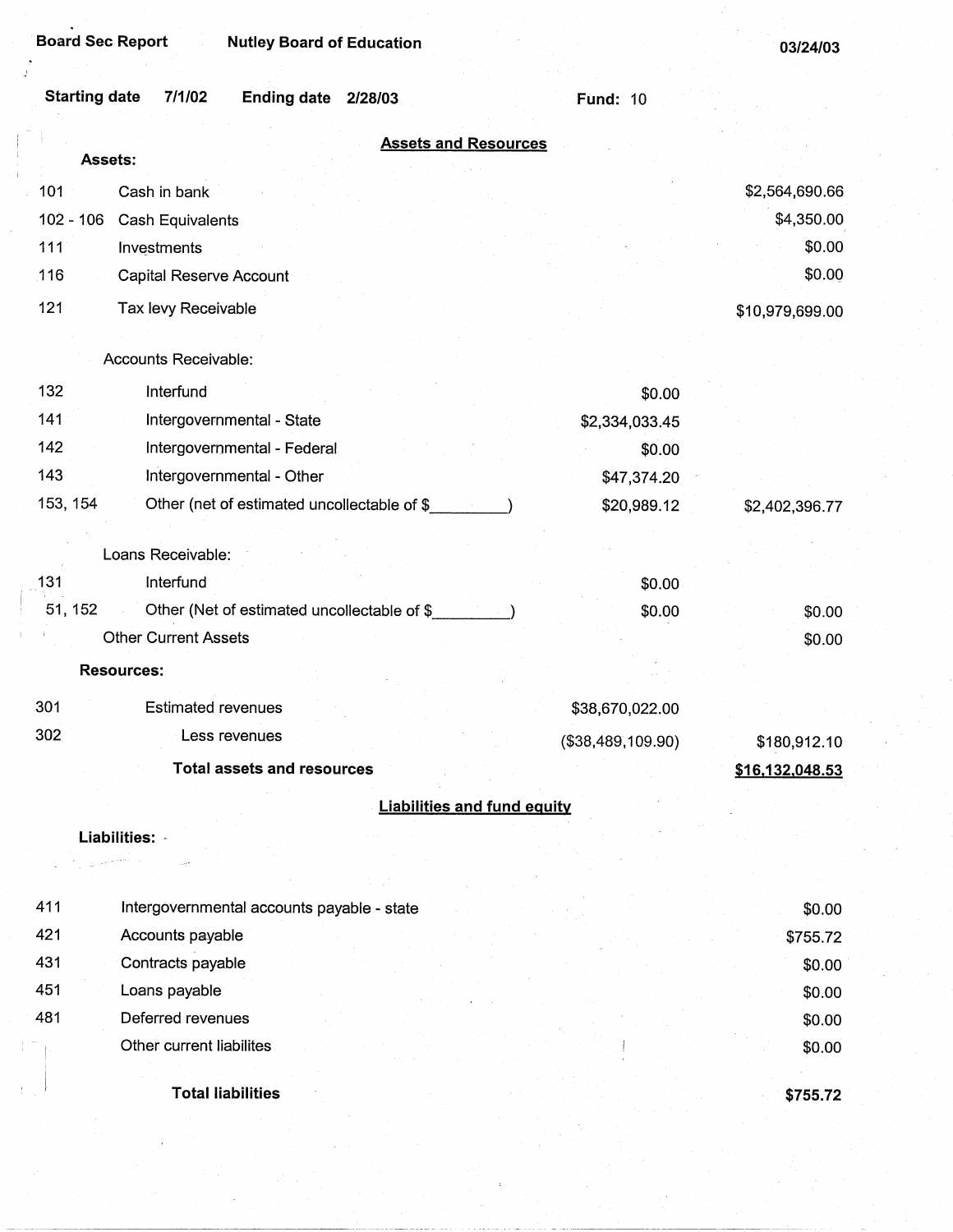| <b>Board Sec Report</b> |        | <b>Nutley Board of Education</b> |  |  |                 |  | 03/24/03 |
|-------------------------|--------|----------------------------------|--|--|-----------------|--|----------|
|                         |        |                                  |  |  |                 |  |          |
| <b>Starting date</b>    | 7/1/02 | Ending date 2/28/03              |  |  | <b>Fund: 10</b> |  |          |

.. , , .•

#### **Fund Balance:**

Appropriated:

| 753,754     | Reserve for encumbrances                       |                   |                   | \$12,957,737.45 |                 |
|-------------|------------------------------------------------|-------------------|-------------------|-----------------|-----------------|
| 761         | Capital reserve account - July                 |                   |                   | \$1,000.00      |                 |
| 604         | Add: Increase in capital reserve               |                   |                   | \$0.00          |                 |
| 307         | Less: Budgeted withdrawal from capital reserve |                   |                   | \$0.00          | \$1,000.00      |
| 762         | Adult education programs                       |                   |                   | \$0.00          |                 |
| 751,752,76x | Other reserves                                 |                   |                   | \$0.00          |                 |
| 601         | Appropriations                                 |                   | \$39,714,237.83   |                 |                 |
| 602         | Less: Expenditures                             | (\$24,541,810.30) |                   |                 |                 |
|             | Encumbrances                                   | (\$12,957,737.45) | (\$37,499,547.75) | \$2,214,690.08  |                 |
|             | Total appropriated                             |                   |                   | \$15,173,427.53 |                 |
|             | Unappropriated:                                |                   |                   |                 |                 |
| 770         | Fund balance, July 1                           |                   |                   | \$1,874,865.28  |                 |
| 303         | <b>Budgeted fund balance</b>                   |                   |                   | (\$917,000.00)  |                 |
|             | Total fund balance                             |                   |                   |                 | \$16,131,292.81 |
|             | Total liabilites and fund equity               |                   |                   |                 | \$16,132,048.53 |
|             |                                                |                   |                   |                 |                 |

### **Recapitulation of Budgeted Fund Balance:** .

|                                    | <b>Budgeted</b>   | <b>Actual</b>     | Variance       |
|------------------------------------|-------------------|-------------------|----------------|
| Appropriations                     | \$39,714,237.83   | \$37,499,547.75   | \$2,214,690.08 |
| Revenues                           | (\$38,670,022.00) | (\$38,489,109.90) | (\$180,912.10) |
| Subtotal                           | \$1,044,215.83    | (\$989,562.15)    | \$2,033,777.98 |
| Change in capital reserve account: |                   |                   |                |
| Plus - Increase in reserve         | \$0.00            | (\$1,000.00)      | \$1,000.00     |
| Less - Withdrawal from reserve     | \$0.00            |                   | \$0.00         |
| Subtotal                           | \$1,044,215.83    | (\$990,562.15)    | \$2,034,777.98 |
| Less: Adjustment for prior year    | (\$127,215.83)    | (\$127, 215.83)   |                |
| Budgeted fund balance              | \$917,000.00      | (\$1,117,777.98)  | \$2,034,777.98 |

 $\frac{2}{2}/28/63$ Ma **Board Secretary** 

Prepared and submitted by :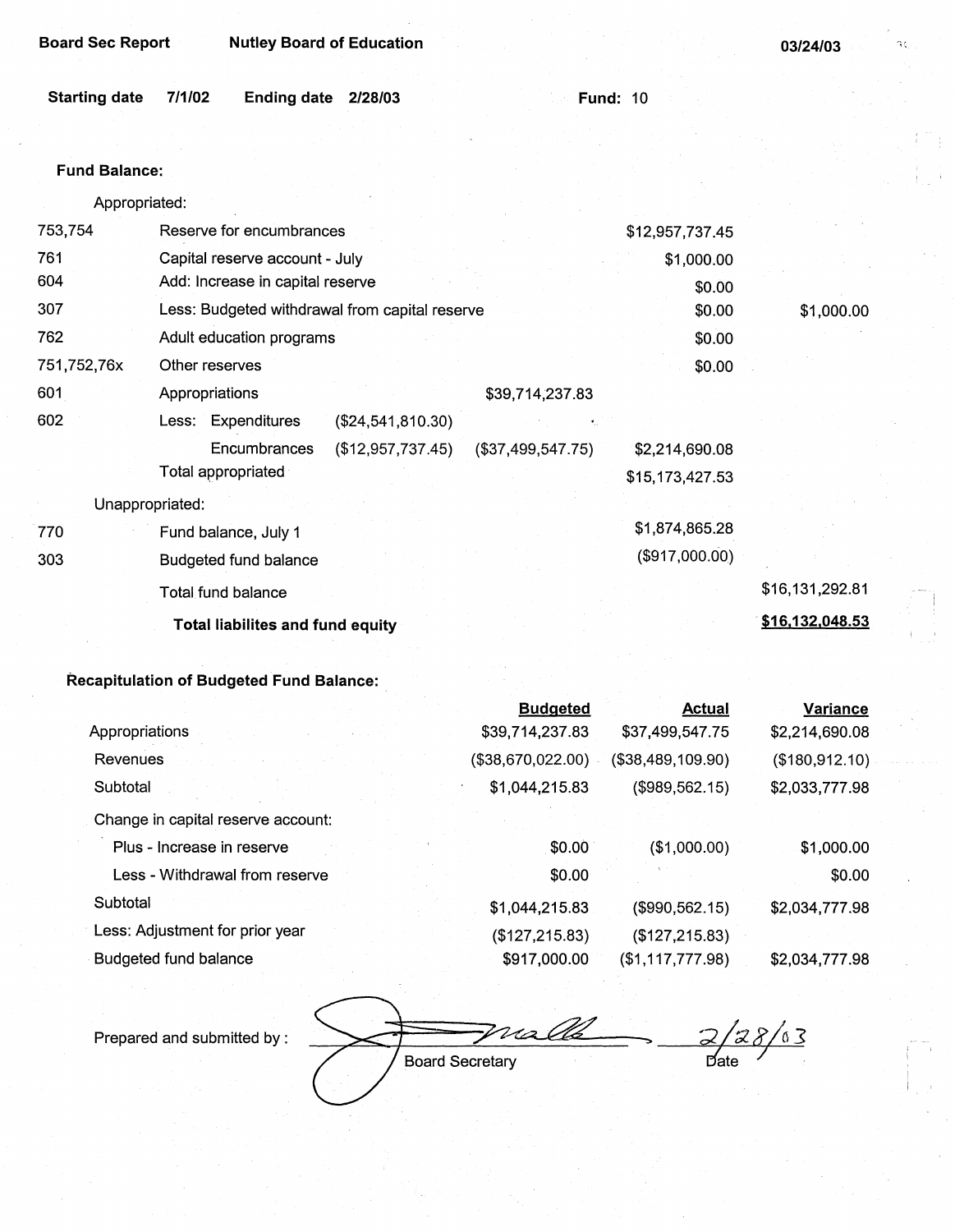Board Sec Report **Nutley Board of Education** 

**03/24/03** 

| <b>Starting date</b><br>7/1/02<br>Ending date 2/28/03   | <b>Fund: 20</b> |              |
|---------------------------------------------------------|-----------------|--------------|
| <b>Assets and Resources</b><br>Assets:                  |                 |              |
| 101<br>Cash in bank                                     |                 | \$85,660.46  |
| $102 - 106$<br><b>Cash Equivalents</b>                  |                 | \$0.00       |
| 111<br>Investments                                      |                 | \$0.00       |
| 116<br><b>Capital Reserve Account</b>                   |                 | \$0.00       |
| 121<br>Tax levy Receivable                              |                 | \$0.00       |
| Accounts Receivable:                                    |                 |              |
| 132<br>Interfund                                        | \$0.00          |              |
| 141<br>Intergovernmental - State                        | \$694.17        |              |
| 142<br>Intergovernmental - Federal                      | \$440.96        |              |
| 143<br>Intergovernmental - Other                        | \$1,099.72      |              |
| 153, 154<br>Other (net of estimated uncollectable of \$ | \$0.00          | \$2,234.85   |
| Loans Receivable:                                       |                 |              |
| 131<br>Interfund                                        | \$0.00          |              |
| 51, 152<br>Other (Net of estimated uncollectable of \$  | \$0.00          | \$0.00       |
| <b>Other Current Assets</b>                             |                 | \$0.00       |
| <b>Resources:</b>                                       |                 |              |
| 301<br><b>Estimated revenues</b>                        | \$1,420,848.00  |              |
| 302<br>Less revenues                                    | (\$605,175.30)  | \$815,672.70 |
| <b>Total assets and resources</b>                       |                 | \$903,568.01 |
| <b>Liabilities and fund equity</b>                      |                 |              |
| Liabilities:                                            |                 |              |
|                                                         |                 |              |
| 411<br>Intergovernmental accounts payable - state       |                 | \$28,961.45  |
| 421<br>Accounts payable                                 |                 | \$0.00       |
| 431<br>Contracts payable                                |                 | \$0.00       |
| 451<br>Loans payable                                    |                 | \$0.00       |
| 481<br>Deferred revenues                                |                 | \$77,369.49  |
| Other current liabilites                                |                 | \$0.00       |
|                                                         |                 |              |
| <b>Total liabilities</b>                                |                 | \$106,330.94 |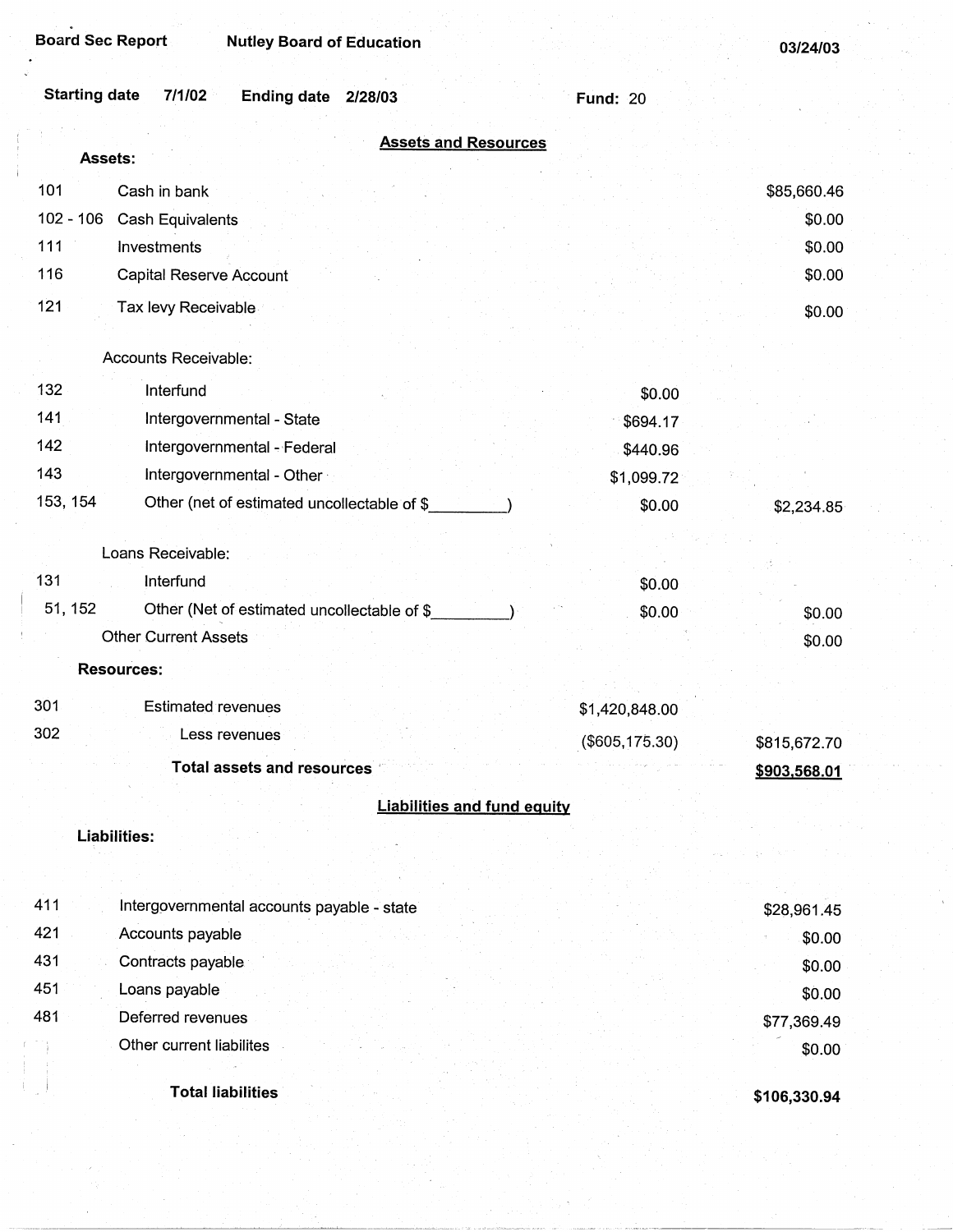|  | <b>Board Sec Report</b> | <b>Nutley</b> |
|--|-------------------------|---------------|
|  |                         |               |

**Board of Education** 

|  | Starting date 7/1/02 Ending date 2/28/03 |  | <b>Fund: 20</b> |
|--|------------------------------------------|--|-----------------|
|  |                                          |  |                 |

#### **Fund Balance:**

Appropriated:

| 753,754         | Reserve for encumbrances                       |                | \$44,176.74   |              |
|-----------------|------------------------------------------------|----------------|---------------|--------------|
| 761             | Capital reserve account - July                 |                | \$0.00        |              |
| 604             | Add: Increase in capital reserve               |                | \$0.00        |              |
| 307             | Less: Budgeted withdrawal from capital reserve |                | \$0.00        | \$0.00       |
| 762             | Adult education programs                       |                | \$0.00        |              |
| 751,752,76x     | Other reserves                                 |                | \$0.00        |              |
| 601             | Appropriations                                 | \$1,497,961.34 |               |              |
| 602             | Less: Expenditures<br>(\$623,610.93)           |                |               |              |
|                 | Encumbrances<br>(\$44,176.74)                  | (\$667,787.67) | \$830,173.67  |              |
|                 | Total appropriated                             |                | \$874,350.41  |              |
| Unappropriated: |                                                |                |               |              |
| 770             | Fund balance, July 1                           |                | \$0.00        |              |
| 303             | Budgeted fund balance                          |                | (\$77,113.34) |              |
|                 | Total fund balance                             |                |               | \$797,237.07 |
|                 | <b>Total liabilites and fund equity</b>        |                |               | \$903,568.01 |

### **Recapitulation of Budgeted Fund Balance:**

|                                    | <b>Budgeted</b>  | <b>Actual</b>    | <b>Variance</b> |
|------------------------------------|------------------|------------------|-----------------|
| Appropriations                     | \$1,497,961.34   | \$667,787.67     | \$830,173.67    |
| Revenues                           | (\$1,420,848.00) | $(\$605,175.30)$ | (\$815,672.70)  |
| Subtotal                           | \$77,113.34      | \$62,612.37      | \$14,500.97     |
| Change in capital reserve account: |                  |                  |                 |
| Plus - Increase in reserve         | \$0.00           | \$0.00           | \$0.00          |
| Less - Withdrawal from reserve     | \$0.00           |                  | \$0.00          |
| Subtotal                           | \$77,113.34      | \$62,612.37      | \$14,500.97     |
| Less: Adjustment for prior year    | (\$0.00)         | (\$0.00)         |                 |
| <b>Budgeted fund balance</b>       | \$77,113.34      | \$62,612.37      | \$14,500.97     |

Prepared and submitted by :

Flar Board Secretary

 $28/03$  $\overline{z}$ Date

**03/24/03**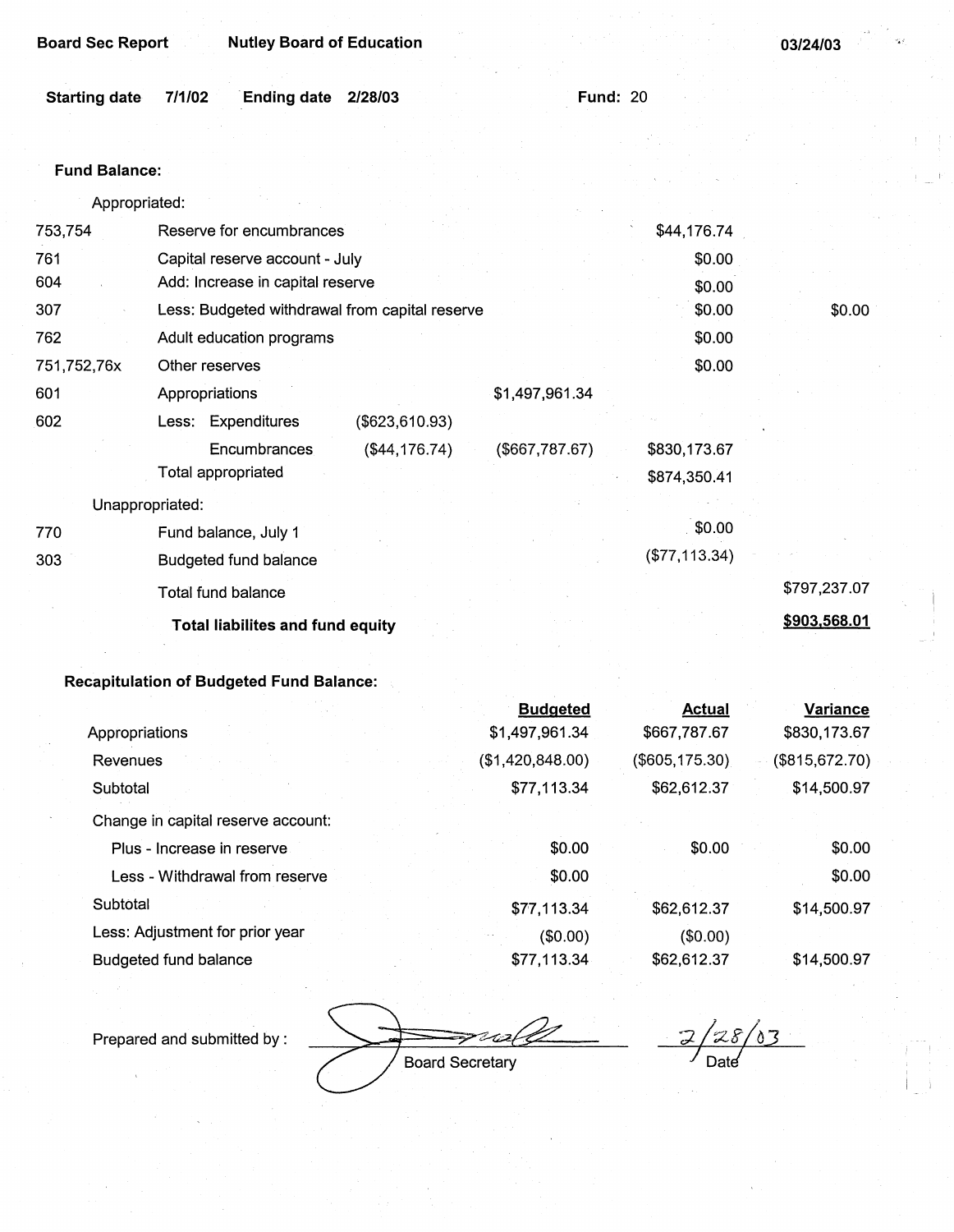| <b>Board Sec Report</b><br><b>Nutley Board of Education</b>     |                 | 03/24/03    |
|-----------------------------------------------------------------|-----------------|-------------|
| <b>Starting date</b><br>7/1/02<br><b>Ending date</b><br>2/28/03 | <b>Fund: 40</b> |             |
| <b>Assets and Resources</b><br>Assets:                          |                 |             |
| 101<br>Cash in bank                                             |                 | \$15,817.88 |
| $102 - 106$<br><b>Cash Equivalents</b>                          |                 | \$0.00      |
| 111<br>Investments                                              |                 | \$0.00      |
| 116<br>Capital Reserve Account                                  |                 | \$0.00      |
| 121                                                             |                 |             |
| Tax levy Receivable                                             |                 | \$0.00      |
| Accounts Receivable:                                            |                 |             |
| 132<br>Interfund                                                | \$0.00          |             |
| 141<br>Intergovernmental - State                                | \$0.00          |             |
| 142<br>Intergovernmental - Federal                              | \$0.00          |             |
| 143<br>Intergovernmental - Other                                | \$0.00          |             |
| 153, 154<br>Other (net of estimated uncollectable of \$         | \$0.00          | \$0.00      |
|                                                                 |                 |             |
| Loans Receivable:                                               |                 |             |
| 131<br>Interfund                                                | \$0.00          |             |
| 51, 152<br>Other (Net of estimated uncollectable of \$          | \$0.00          | \$0.00      |
| <b>Other Current Assets</b>                                     |                 | \$0.00      |
| <b>Resources:</b>                                               |                 |             |
| 301<br><b>Estimated revenues</b>                                | \$153,341.00    |             |
| 302<br>Less revenues                                            | (\$151, 641.00) | \$1,700.00  |
| <b>Total assets and resources</b>                               |                 | \$17,517.88 |
| <b>Liabilities and fund equity</b>                              |                 |             |
| <b>Liabilities:</b>                                             |                 |             |
|                                                                 |                 |             |
|                                                                 |                 |             |
| 411<br>Intergovernmental accounts payable - state               |                 | \$0.00      |
| 421<br>Accounts payable                                         |                 | \$0.00      |
| 431<br>Contracts payable                                        |                 | \$0.00      |
| 451<br>Loans payable                                            |                 | \$0.00      |
| 481<br>Deferred revenues                                        |                 | \$0.00      |
| Other current liabilites                                        |                 | \$0.00      |
| <b>Total liabilities</b>                                        |                 | \$0.00      |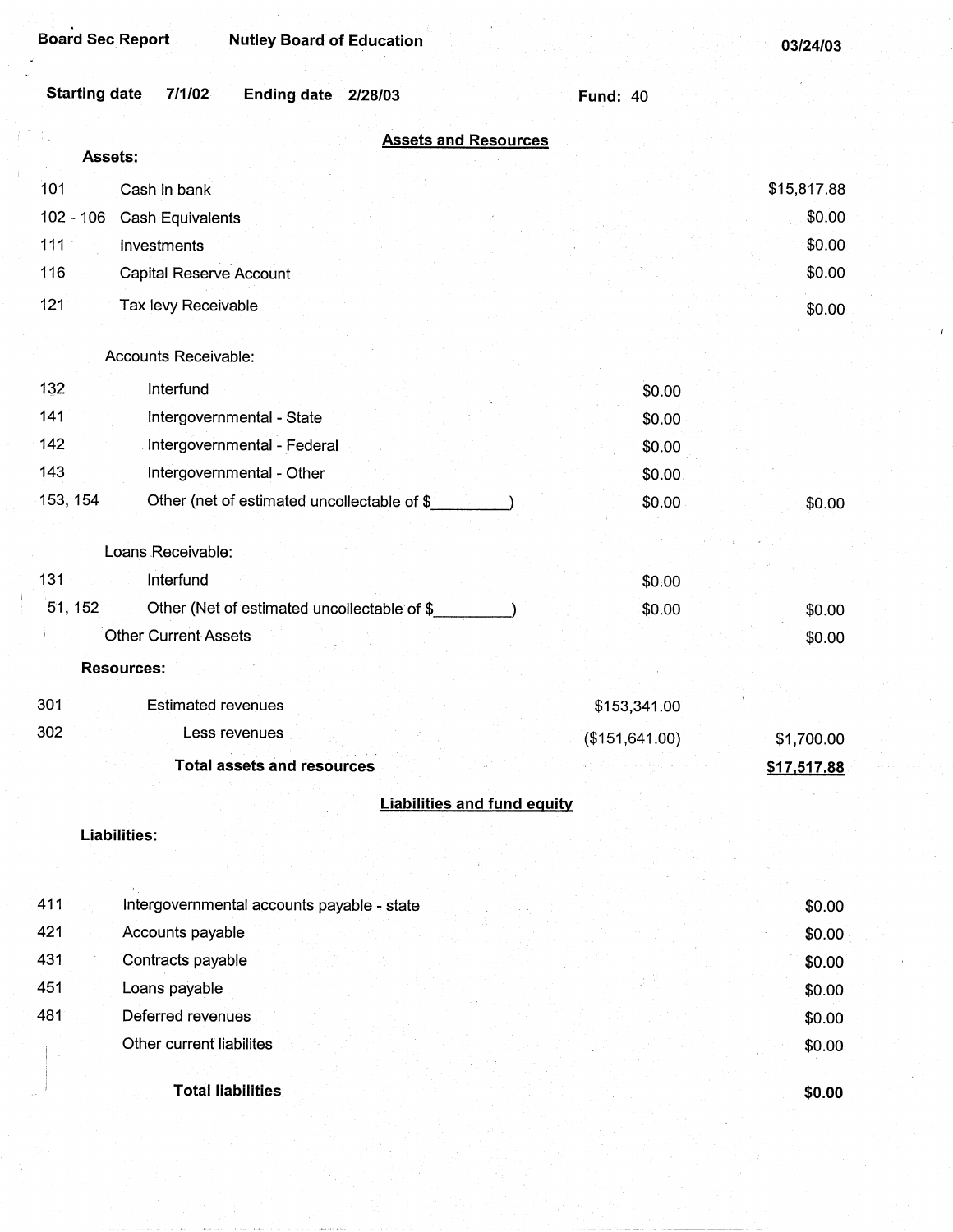| 03/24/03 |  |
|----------|--|

| Starting date 7/1/02 | Ending date 2/28/03 |  | Fund: $40$ |
|----------------------|---------------------|--|------------|
|                      |                     |  |            |

#### **Fund Balance:**

Appropriated:

| 753,754         | Reserve for encumbrances                       |                |                | \$17,517.50 |             |
|-----------------|------------------------------------------------|----------------|----------------|-------------|-------------|
| 761             | Capital reserve account - July                 | \$0.00         |                |             |             |
| 604             | Add: Increase in capital reserve               |                |                | \$0.00      |             |
| 307             | Less: Budgeted withdrawal from capital reserve |                |                | \$0.00      | \$0.00      |
| 762             | Adult education programs                       |                |                | \$0.00      |             |
| 751,752,76x     | - Other reserves                               |                |                | \$0.00      |             |
| 601             | Appropriations                                 |                | \$153,341.25   |             |             |
| 602<br>Ô,       | Less: Expenditures                             | (\$135,823.75) |                |             |             |
|                 | Encumbrances                                   | (\$17,517.50)  | (\$153,341.25) | \$0.00      |             |
|                 | Total appropriated                             |                |                | \$17,517.50 |             |
| Unappropriated: |                                                |                |                |             |             |
| 770             | Fund balance, July 1                           |                |                | \$0.63      |             |
| 303             | <b>Budgeted fund balance</b>                   |                |                | (\$0.25)    |             |
|                 | Total fund balance                             |                |                |             | \$17,517.88 |
|                 | <b>Total liabilites and fund equity</b>        |                |                |             | \$17,517.88 |

# **Recapitulation of Budgeted Fund Balance:**

|                                    |  | <b>Budgeted</b>   | <b>Actual</b>   | Variance     |
|------------------------------------|--|-------------------|-----------------|--------------|
| Appropriations                     |  | \$153,341.25      | \$153,341.25    | \$0.00       |
| Revenues                           |  | $($ \$153,341.00) | (\$151, 641.00) | (\$1,700.00) |
| Subtotal                           |  | \$0.25            | \$1,700.25      | (\$1,700.00) |
| Change in capital reserve account: |  |                   |                 |              |
| Plus - Increase in reserve         |  | \$0.00            | \$0.00          | \$0.00       |
| Less - Withdrawal from reserve     |  | \$0.00            |                 | \$0.00       |
| Subtotal                           |  | \$0.25            | \$1,700.25      | (\$1,700.00) |
| Less: Adjustment for prior year    |  | \$0.00            | \$0.00          |              |
| <b>Budgeted fund balance</b>       |  | \$0.25            | \$1,700.25      | (\$1,700.00) |

Prepared and submitted by:

 $\frac{2a}{b}$   $\frac{2b}{b}$   $\frac{2}{b}$   $\frac{2}{b}$   $\frac{2}{b}$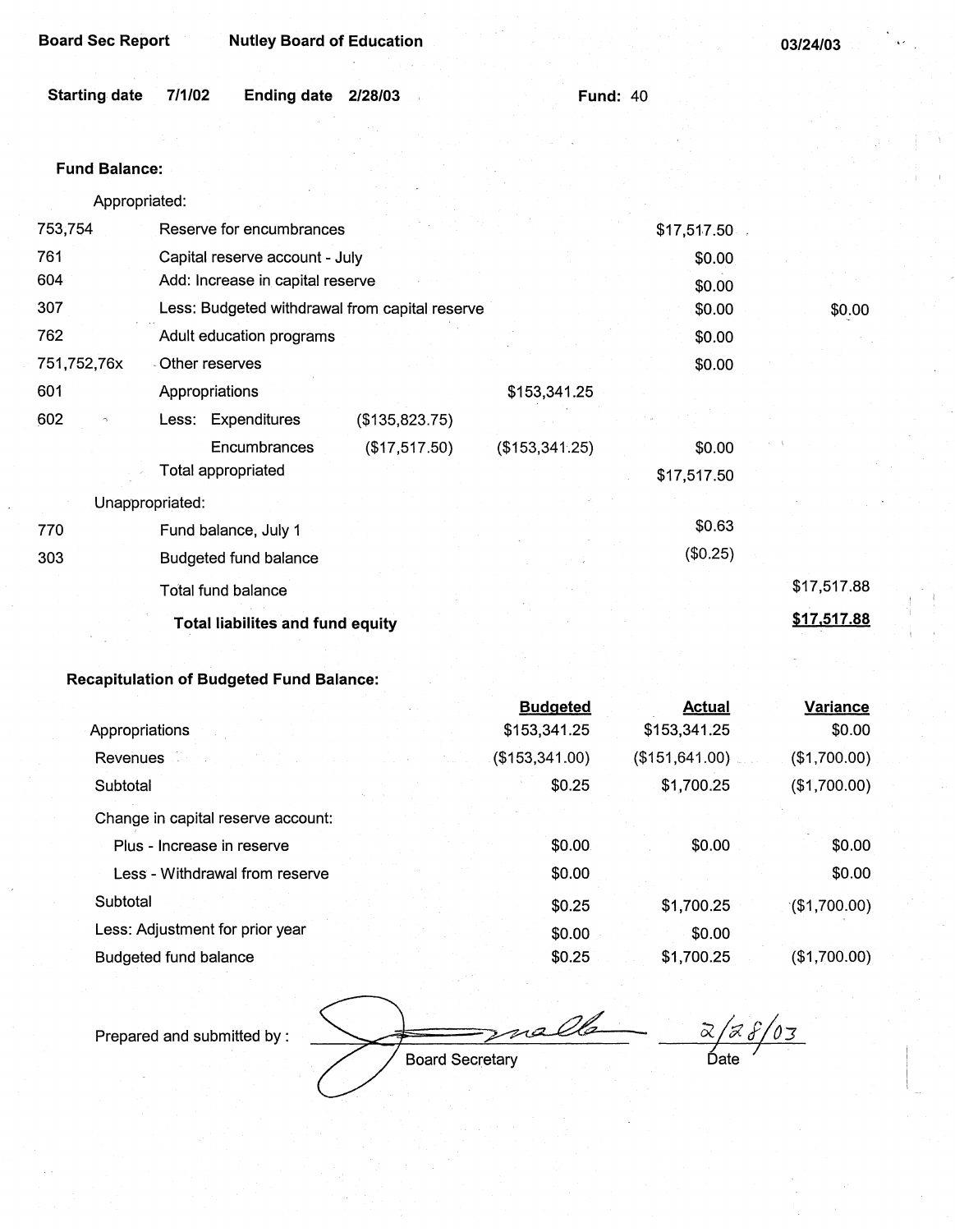| <b>Board Sec Report</b><br><b>Nutley Board of Education</b>                           |                 | 03/24/03          |
|---------------------------------------------------------------------------------------|-----------------|-------------------|
| <b>Starting date</b><br>7/1/02<br><b>Ending date</b><br>2/28/03                       | <b>Fund: 50</b> |                   |
| <b>Assets and Resources</b>                                                           |                 |                   |
| Assets:                                                                               |                 |                   |
| 101<br>Cash in bank                                                                   |                 | \$33,469.82       |
| $102 - 106$<br><b>Cash Equivalents</b>                                                |                 | \$0.00            |
| 111<br>Investments                                                                    |                 | \$0.00            |
| 116<br>Capital Reserve Account                                                        |                 | \$0.00            |
| 121<br>Tax levy Receivable                                                            |                 | \$0.00            |
| Accounts Receivable:                                                                  |                 |                   |
| 132<br>Interfund                                                                      | \$0.00          |                   |
| 141<br>Intergovernmental - State                                                      | \$0.00          |                   |
| 142<br>Intergovernmental - Federal                                                    | \$0.00          |                   |
| 143<br>Intergovernmental - Other                                                      | \$0.00          |                   |
| 153, 154<br>Other (net of estimated uncollectable of \$                               | \$0.00          | \$0.00            |
|                                                                                       |                 |                   |
| Loans Receivable:                                                                     |                 |                   |
| 131<br>Interfund                                                                      | \$0.00          |                   |
| 51, 152<br>Other (Net of estimated uncollectable of \$<br><b>Other Current Assets</b> | \$0.00          | \$0.00            |
|                                                                                       |                 | \$56,135.37       |
| <b>Resources:</b>                                                                     |                 |                   |
| 301<br><b>Estimated revenues</b>                                                      | \$0.00          |                   |
| 302<br>Less revenues                                                                  | (\$477,794.52)  | (\$477,794.52)    |
| <b>Total assets and resources</b>                                                     |                 | $($ \$388,189.33) |
| <b>Liabilities and fund equity</b>                                                    |                 |                   |
| <b>Liabilities:</b>                                                                   |                 |                   |
|                                                                                       |                 |                   |
| 411<br>Intergovernmental accounts payable - state                                     |                 | \$0.00            |
| 421<br>Accounts payable                                                               |                 | \$0.00            |
| 431<br>Contracts payable                                                              |                 | \$0.00            |
| 451<br>Loans payable                                                                  |                 | \$0.00            |
| 481<br>Deferred revenues                                                              |                 | \$4,646.80        |
| Other current liabilites                                                              |                 | \$63,810.74       |
| <b>Total liabilities</b>                                                              |                 |                   |
|                                                                                       |                 | \$68,457.54       |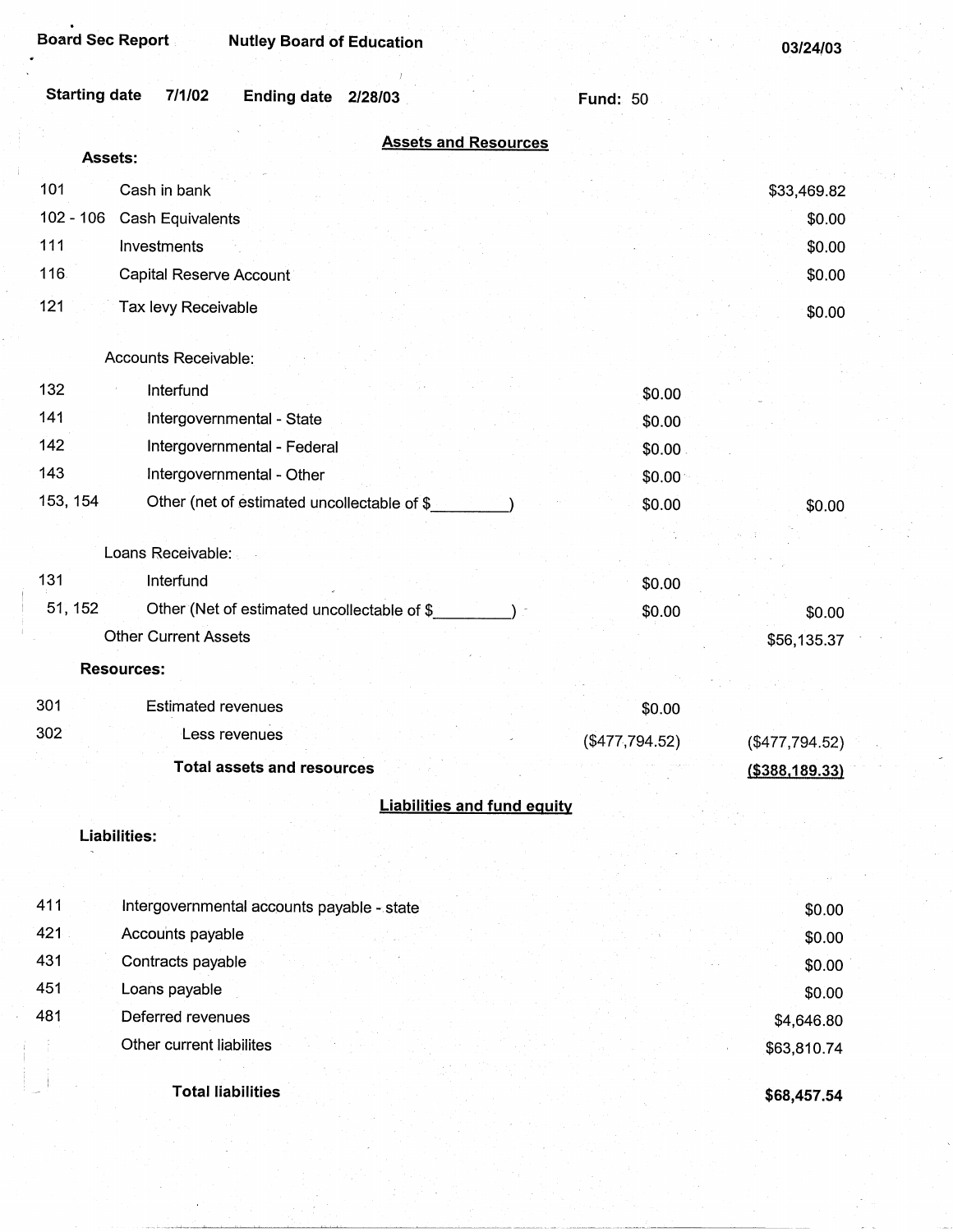| <b>Board Sec Report</b> | <b>Nutley Board of Education</b>                |                  |                | 03/24/03         |
|-------------------------|-------------------------------------------------|------------------|----------------|------------------|
| <b>Starting date</b>    | 7/1/02<br><b>Ending date</b><br>2/28/03         | <b>Fund: 50</b>  |                |                  |
|                         |                                                 |                  |                |                  |
| <b>Fund Balance:</b>    |                                                 |                  |                |                  |
| Appropriated:           |                                                 |                  |                |                  |
| 753,754                 | Reserve for encumbrances                        |                  | \$161,724.02   |                  |
| 761                     | Capital reserve account - July                  |                  | \$0.00         |                  |
| 604                     | Add: Increase in capital reserve                |                  | \$0.00         |                  |
| 307                     | Less: Budgeted withdrawal from capital reserve  |                  | \$0.00         | \$0.00           |
| 762                     | Adult education programs                        |                  | \$0.00         |                  |
| 751,752,76x             | Other reserves                                  |                  | \$0.00         |                  |
| 601                     | Appropriations                                  | \$795,587.00     |                |                  |
| 602                     | Less: Expenditures<br>(\$456,646.87)            |                  |                |                  |
|                         | Encumbrances<br>(\$161,724.02)                  | ( \$618, 370.89) | \$177,216.11   |                  |
|                         | <b>Total appropriated</b>                       |                  | \$338,940.13   |                  |
| Unappropriated:         |                                                 |                  |                |                  |
| 770                     | Fund balance, July 1                            |                  | \$0.00         |                  |
| 303                     | <b>Budgeted fund balance</b>                    |                  | (\$795,587.00) |                  |
|                         | Total fund balance                              |                  |                | (\$456,646.87)   |
|                         | Total liabilites and fund equity                |                  |                | ( \$388, 189.33) |
|                         |                                                 |                  |                |                  |
|                         | <b>Recapitulation of Budgeted Fund Balance:</b> |                  |                |                  |
|                         |                                                 | <b>Budgeted</b>  | <b>Actual</b>  | <b>Variance</b>  |

| Appropriations                     | \$795,587.00 | \$618,370.89   | \$177,216.11 |
|------------------------------------|--------------|----------------|--------------|
| <b>Revenues</b>                    | \$0.00       | (\$477,794.52) | \$477,794.52 |
| Subtotal                           | \$795,587.00 | \$140,576.37   | \$655,010.63 |
| Change in capital reserve account: |              |                |              |
| Plus - Increase in reserve         | \$0.00       | \$0.00         | \$0.00       |
| Less - Withdrawal from reserve     | \$0.00       |                | \$0.00       |
| Subtotal                           | \$795,587.00 | \$140,576.37   | \$655,010.63 |
| Less: Adjustment for prior year    | \$0.00       | \$0.00         |              |
| Budgeted fund balance              | \$795,587.00 | \$140,576.37   | \$655,010.63 |

Prepared and submitted by:

*'!.A~* 

*;;?h!4/63*   $^\prime$ Date $^\prime$ 

Board Secretary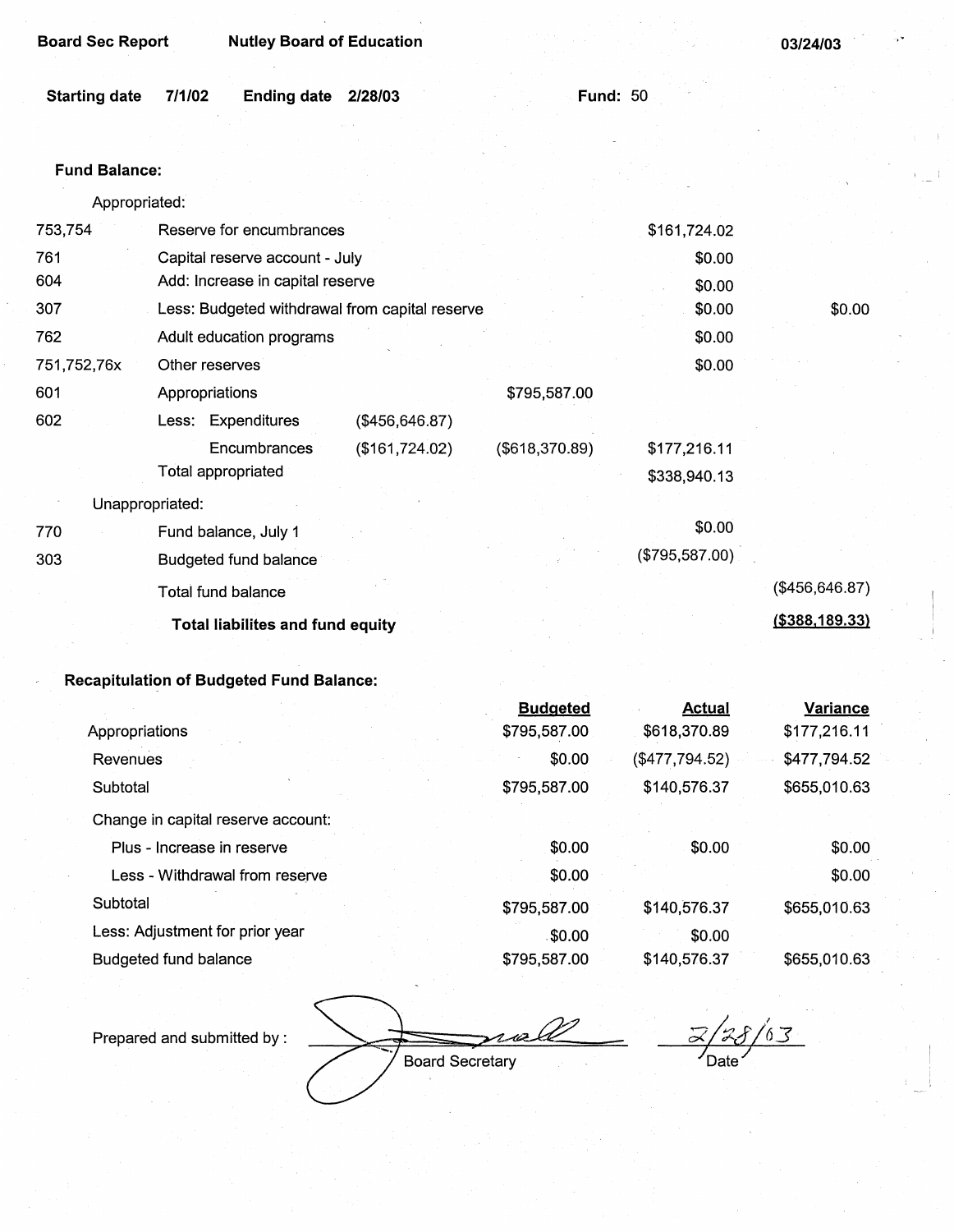**03/24/03** 

| 7/1/02<br><b>Starting date</b><br>Ending date 2/28/03   | <b>Fund: 55</b> |                |
|---------------------------------------------------------|-----------------|----------------|
| <b>Assets and Resources</b>                             |                 |                |
| <b>Assets:</b>                                          |                 | \$82,379.91    |
| Cash in bank<br>101                                     |                 | \$0.00         |
| $102 - 106$<br>Cash Equivalents                         |                 | \$0.00         |
| 111<br>Investments                                      |                 | \$0.00         |
| Capital Reserve Account<br>116                          |                 |                |
| 121<br>Tax levy Receivable                              |                 | \$0.00         |
| Accounts Receivable:                                    |                 |                |
| 132<br>Interfund                                        | \$0.00          |                |
| 141<br>Intergovernmental - State                        | \$0.00          |                |
| 142<br>Intergovernmental - Federal                      | \$0.00          |                |
| 143<br>Intergovernmental - Other                        | \$0.00          |                |
| 153, 154<br>Other (net of estimated uncollectable of \$ | \$0.00          | \$0.00         |
|                                                         |                 |                |
| Loans Receivable:                                       |                 |                |
| Interfund<br>131                                        | \$0.00          |                |
| Other (Net of estimated uncollectable of \$<br>51, 152  | \$0.00          | \$0.00         |
| <b>Other Current Assets</b>                             |                 | \$0.00         |
| <b>Resources:</b>                                       |                 |                |
| 301<br><b>Estimated revenues</b>                        | \$0.00          |                |
| 302<br>Less revenues                                    | (\$294,078.80)  | (\$294,078.80) |
| <b>Total assets and resources</b>                       |                 | (\$211,698.89) |
| <b>Liabilities and fund equity</b>                      |                 |                |
| Liabilities:                                            |                 |                |
|                                                         |                 |                |
| 411<br>Intergovernmental accounts payable - state       |                 | \$0.00         |
| 421<br>Accounts payable                                 |                 | \$0.00         |
| 431<br>Contracts payable                                |                 | \$0.00         |
| 451<br>Loans payable                                    |                 | \$0.00         |
| Deferred revenues<br>481                                |                 | \$0.00         |
| Other current liabilites                                |                 | \$103,184.36   |
| <b>Total liabilities</b>                                |                 | \$103,184.36   |

--- ·---···--------~~~~~